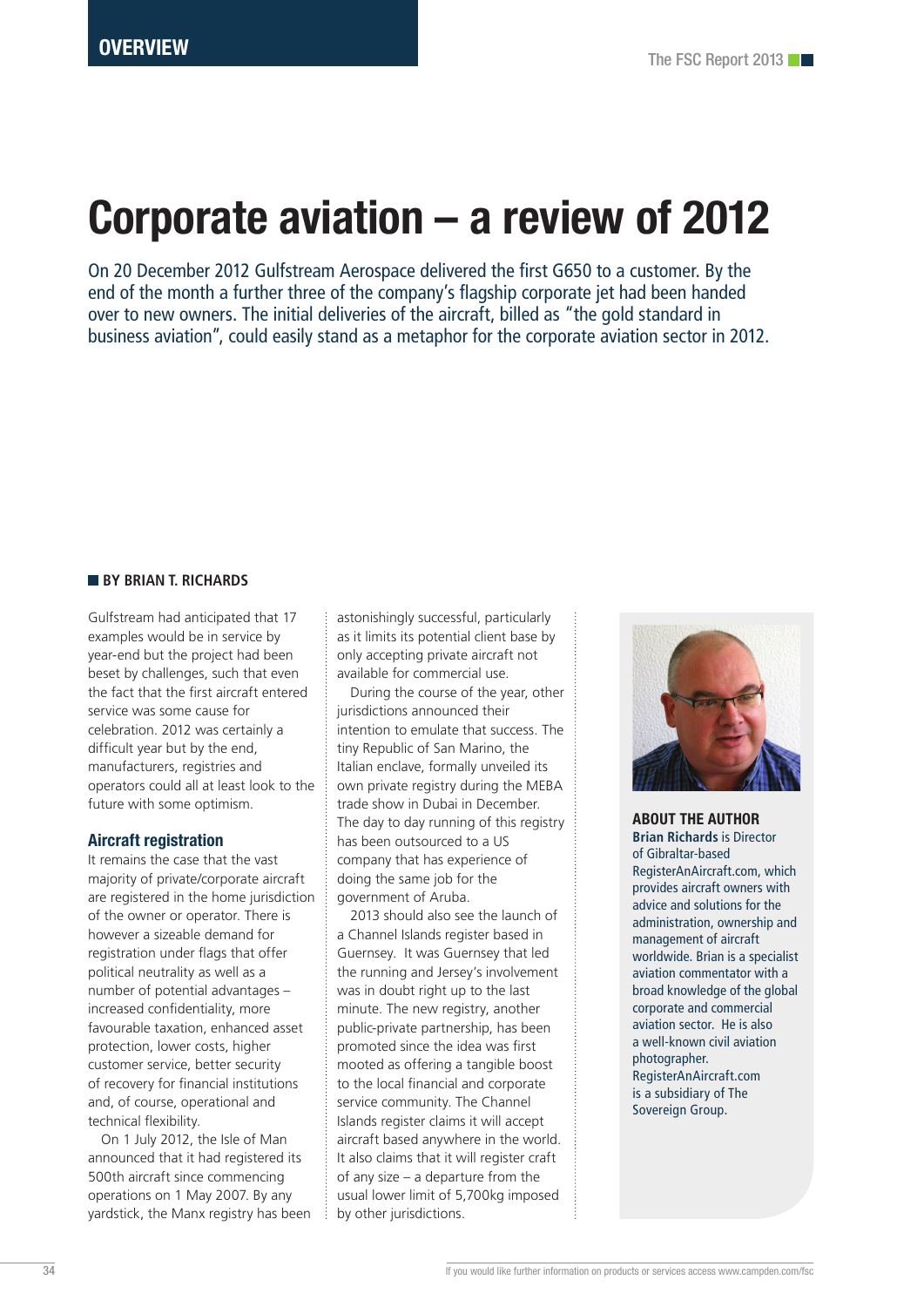

"Basel III, the third set of global recommendations on banking oversight and supervision, will start to be applied from the beginning of 2013. The impact on corporate aviation finance could be substantial ... "

To succeed, new registries have to clearly demonstrate a unique selling point to a comparatively small market and it will be interesting to see what impact this new competition has. The emergence of these new registries demonstrates that there is no "one size fits all" jurisdiction and clients should always seek professional advice before deciding which will be the best fit for them.

Malta passed its Aircraft Registration Act, which was designed to facilitate the commercial operation of corporate jets from the island by simplifying the registration process and offering competitive tax treatment within the context of a full EU member state, in 2010. The government has also attempted to recognise security of assets by establishing a mortgage registry and becoming one of three EU signatories to the 2001 Cape Town Convention on International Interests in Mobile Equipment.

"To succeed, new registries have to clearly demonstrate a unique selling point to a comparatively small market and it will be interesting to see what impact this new competition has."

Over the course of 2012 a number of commercial charter operators have established on Malta and have been granted AOCs (Air Operator Certificates). In mid-2012 the Maltese government announced a simplification of the VAT treatment of privately-operated aircraft that are owned by a Maltese entity and leased to a third party. As a result, at the end of a given lease period a VAT-paid certificate will be issued permitting free circulation within the EU.

## Basel III and corporate aviation

Basel III, the third set of global recommendations on banking oversight and supervision, will start to be applied from the beginning of 2013. The impact on corporate aviation finance could be substantial, as banks look to tighten lending requirements further. The ability of purchasers to arrange finance may become more difficult and expensive. As I have found over the last year, finding a positive appetite from lenders for corporate aviation transactions is difficult, with many lenders limiting further the aircraft types they will consider along with a more restricted list of acceptable jurisdictions of registration. The outlook is not completely negative however because other institutions and lessors have begun to enter the market, particularly in what might be described as "emerging markets".

## Emerging markets

2012 saw a dilution in the mindboggling predictions for corporate aircraft sales in the Brazil, China, Russia and India that had been issued by manufacturers in the preceding three years. In the case of China, there is no doubt of huge market potential but the ability of Western financial institutions, operators and registries to tap into the market remains open to question. Operating restrictions for foreign-registered aircraft remain draconian and expensive and the very concept of private aviation within airspace that continues to be controlled by the military makes sustained and secure market growth a questionable phenomenon. 2012 did however see some interesting developments that may give a clue to the progress of the sector. Agreements between manufacturers Embraer and Cessna with local entities to establish manufacturing and marketing joint ventures will serve to reach customers more easily. The ultimately unsuccessful negotiations between troubled Hawker Beechcraft and a potential Chinese buyer also suggested a strong appetite for Chinese investment in the sector.

In March 2012 a major Indian corporation was heavily fined for failing to pay customs duties on a foreign-registered aircraft, which it had allegedly made available for charter without importing. Three months later, nine foreign flagged corporate jets were seized by the Brazilian authorities, which claimed that they were owned by Brazilians and being operated domestically again without importation beyond